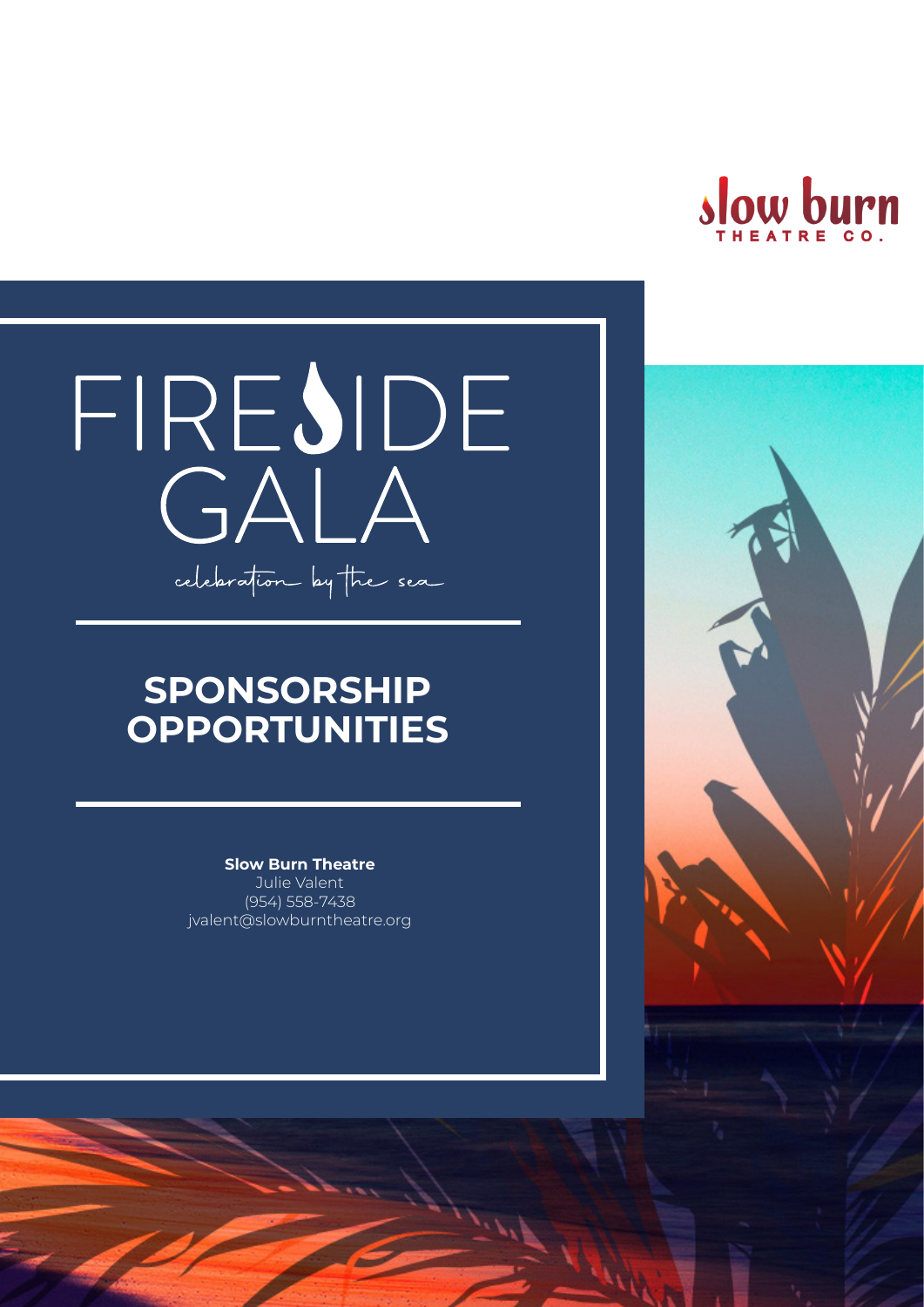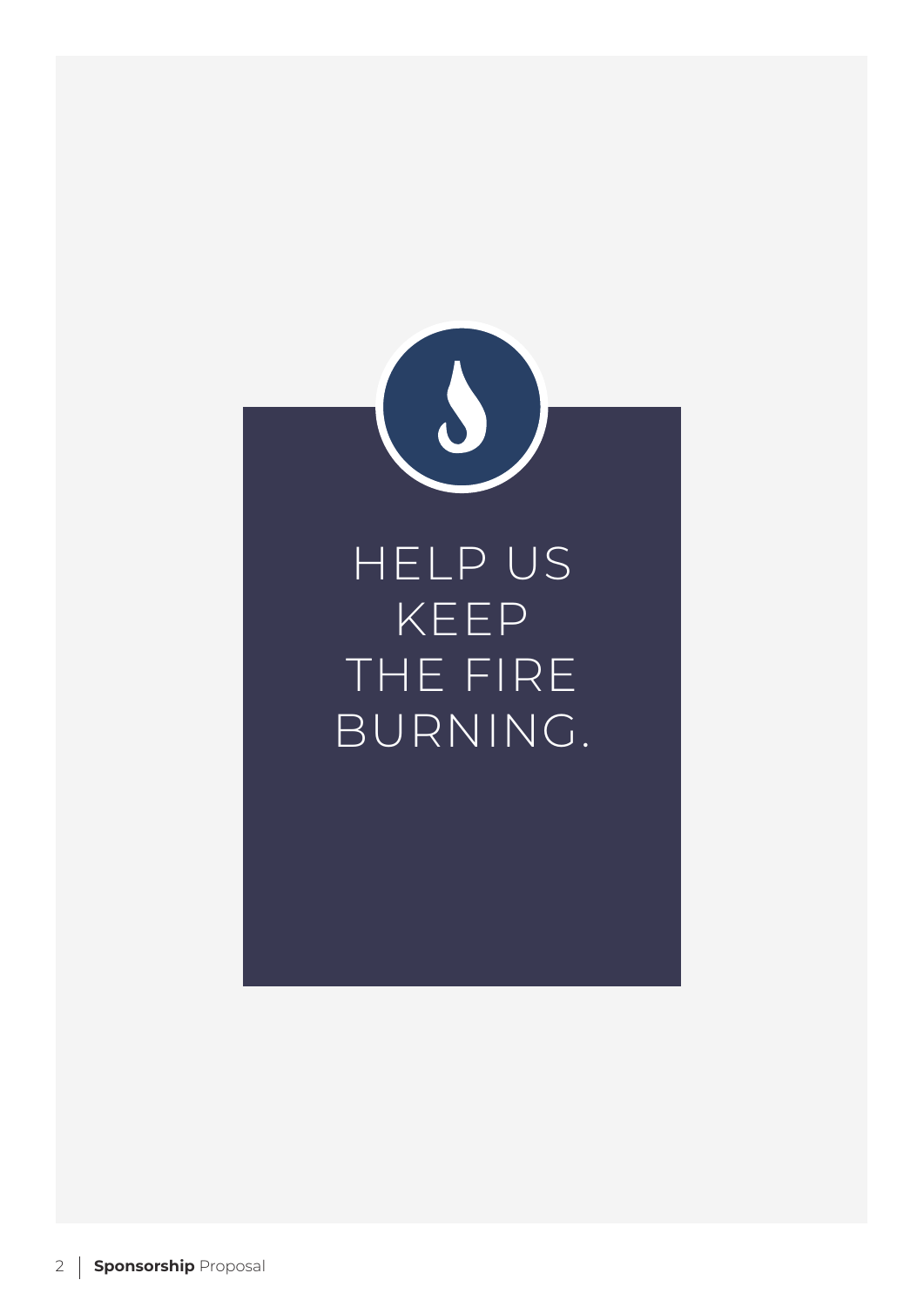

## Please join us as a Corporate Sponsor of the Fireside Gala 2022 – Celebration by the Sea

Be a part of the celebration at Slow Burn Theatre Company's Fireside Gala on Saturday, September 10, 2022, at 6:30 pm, where hundreds of Community Arts leaders will come together to Kick-Off the 2022-23 Theatre Season and support the Mission and Vision of this one-of-a-kind theatre company. This 2nd Annual Event will be a night of fun cocktails, dining, live entertainment and "on fire" dancing at the Bahia Mar Fort Lauderdale Beach.

#### **Thank you for your consideration and support of Slow Burn Theatre Company.**



**Steve MacLaughlin** Gala Emcee NBC 6 Meteorologist



**Carla Bordonada** Guest Artist



**George Tandy and The Jam Band** Gala Band

#### *George Tandy* **Fireside Gala 2022 - Celebration by the Sea Committee**

Ms. Pamela M. Dalton Mr. David Diaz Dr. Joanna Drowos Ms. Tonya Evans

Mr. Patrick Fitzwater Ms. Shirley Gross Mr. Matthew Korinko Ms. Rebecca Lathrop

unique blend of Pop, Dance Soul , R&B music and Jazz Mr. George Tandy Mr. Michael Mehmet

Mr. Marc Martorana Mr. Julie Valent Mr. Ryan Poliakoff Mr. Michele Volpe Mr. George Tandy Ms. Paula Williams-Laird Ms. Julie Valent Ms. Barbara Valle Ms. Michele Volpe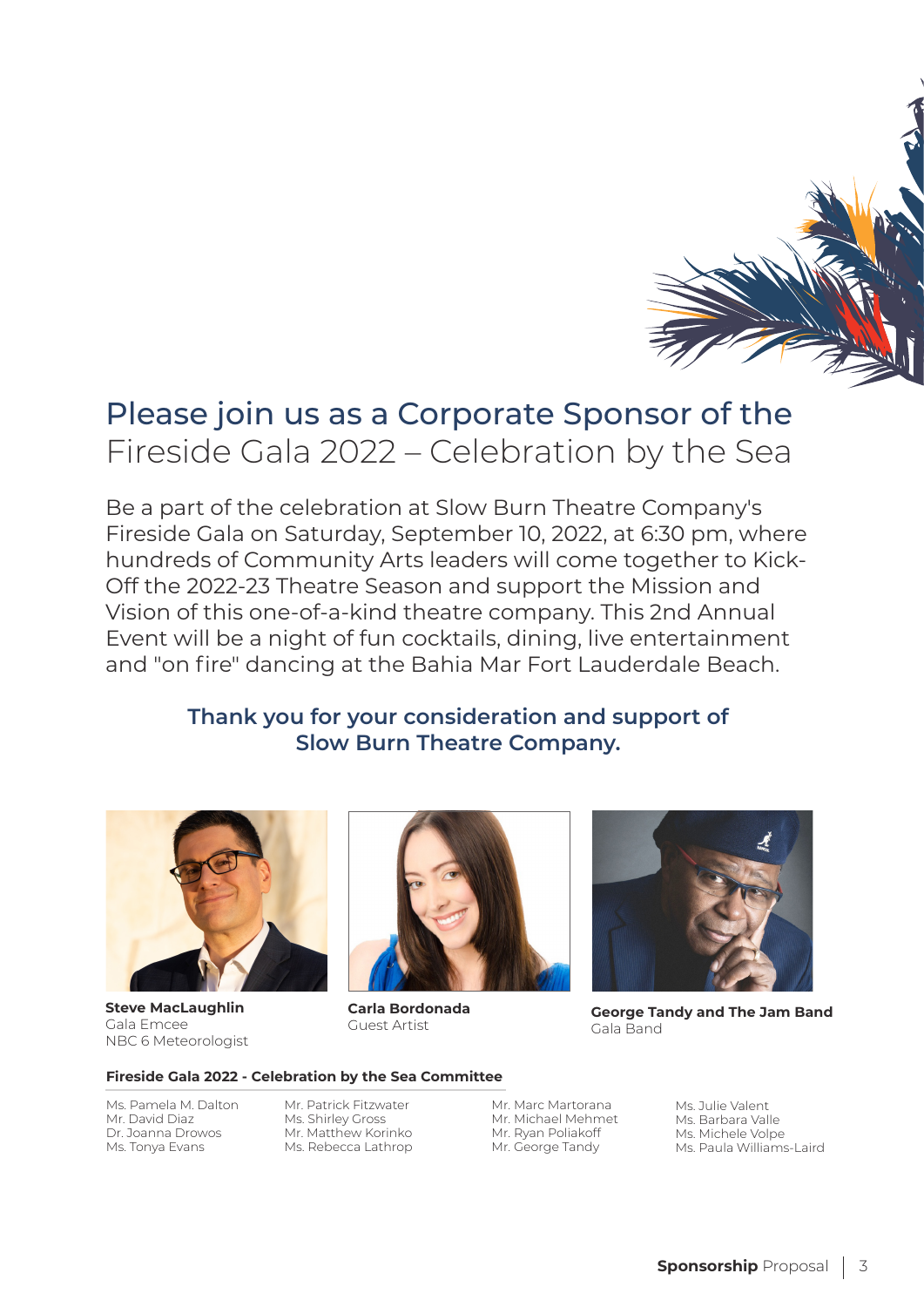

# **Packages**



Networking Opportunities •Invitation to VIP Cocktail Event prior to Gala

Exclusive VIP SWAG BAG for each guest

Exclusive Sponsorship-Limited to One Entity

#### **FIRESIDE GALA PRESENTING SPONSOR**

# **\$15,000**

#### "Presented by" Name Recognition on All Marketing Materials & PR

Premium Seating for Twenty (20)

Prominent logo placement on all collateral materials:

- Digital Invitation • Silent Auction Platform
- Social Media Campaign

Podium Recognition

Company Name included on Table Signage

Company Logo included on Slow Burn Theatre website

Organization featured in Slow Burn Theatre Newsletter – Distribution 18,000

Two Tickets to Opening Night of Little Shop of Horrors- October 15, 2022

Networking Opportunities •Invitation to VIP Cocktail Event prior to Gala

Exclusive VIP SWAG BAG for each guest

Exclusive Sponsorship-Limited to One Entity

## **FIRESIDE GALA BONFIRE SPONSOR**

# **\$10,000**

#### "Bonfire Sponsor" Name Recognition on All Marketing Materials & PR

Preferred Seating for Twenty (20)

Prominent logo placement on all collateral materials:

- Digital Invitation
- Silent Auction Platform
- Social Media Campaign

Podium Recognition

Company Name included on Table Signage

Company Logo included on Slow Burn Theatre website

Organization featured in Slow Burn Theatre Newsletter – Distribution 18,000

Networking Opportunities •Invitation to VIP Cocktail Event prior to Gala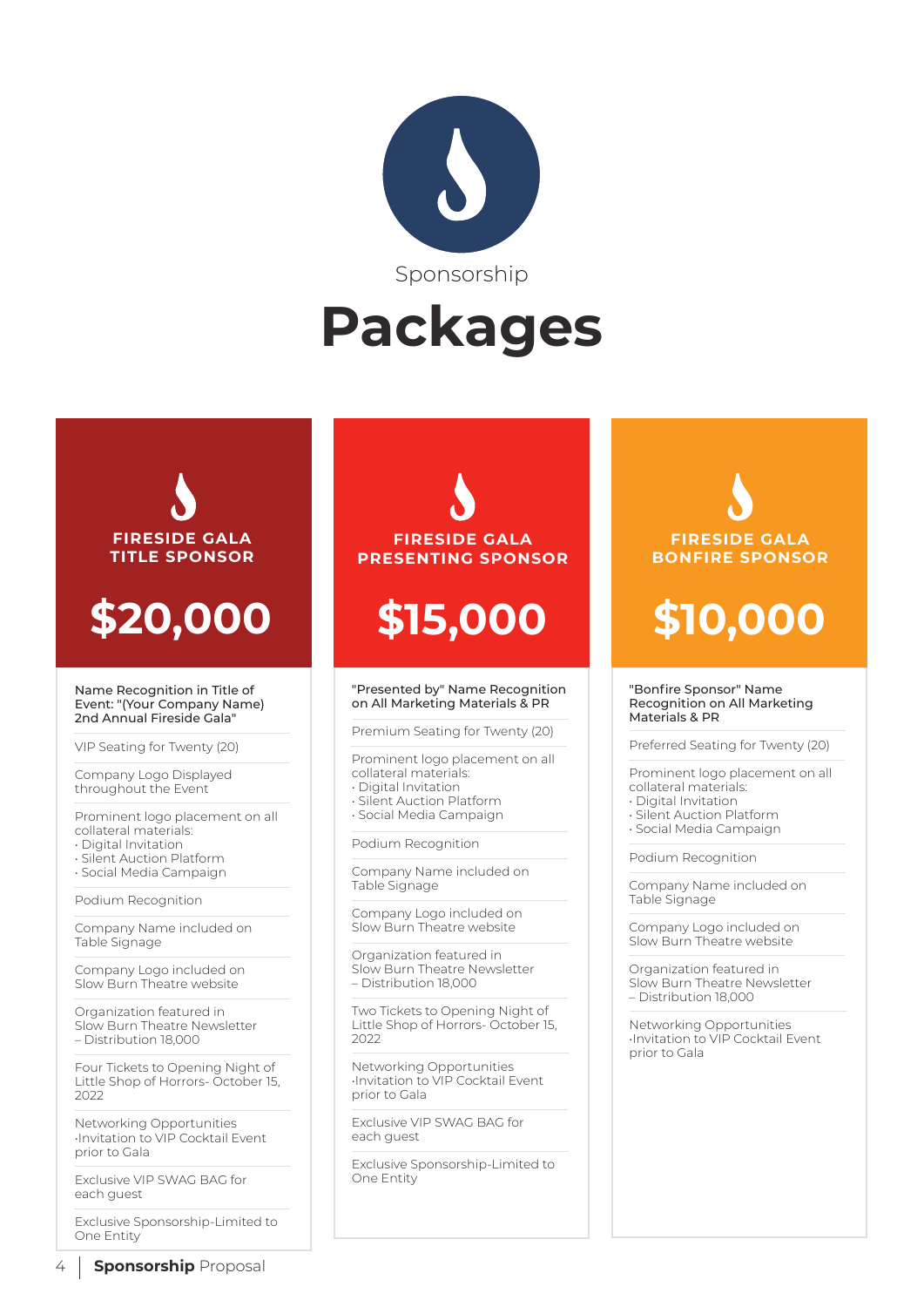## **Campfire Sponsor 55,000**

#### Seating for Ten (10)

Company Logo included on Silent Auction Platform & Social Media Campaign

Company Name included in Table Signage

Company Logo included on Slow Burn Theatre website

Organization featured in Slow Burn Theatre Quarterly Newsletter – Distribution 18,000

Networking Opportunities

• Invitation to VIP Cocktail Event prior to Gala

#### **Flame Sponsor \$2,500**

Seating for Six (6)

Company Logo included on Silent Auction Platform & Social Media Campaign

Organization featured in Slow Burn Theatre Quarterly Newsletter – Distribution 18,000

Networking Opportunities • Invitation to VIP Cocktail Event prior to Gala

## **Blaze Sponsor** \$1,500

Seating for Four (4)

Company Logo included on Silent Auction Platform & Social Media Campaign

Networking Opportunities

• Invitation to VIP Cocktail Event prior to Gala

## **Storyteller Sponsor 5750**

Seating for two (2)

Networking Opportunities

• Invitation to VIP Cocktail Event prior to Gala

## **Underwriting Opportunities**

Beverage Underwriter: \$10,000 Wine Underwriter: \$5,000 Cocktail Party Underwriter: \$2,500 Silent Auction Platform Underwriter: \$2,500

Décor Underwriter: \$2,500 Graphic Artist: \$1,000 Photographer: \$600 Signage: \$250

#### **Sponsorship** Proposal | 5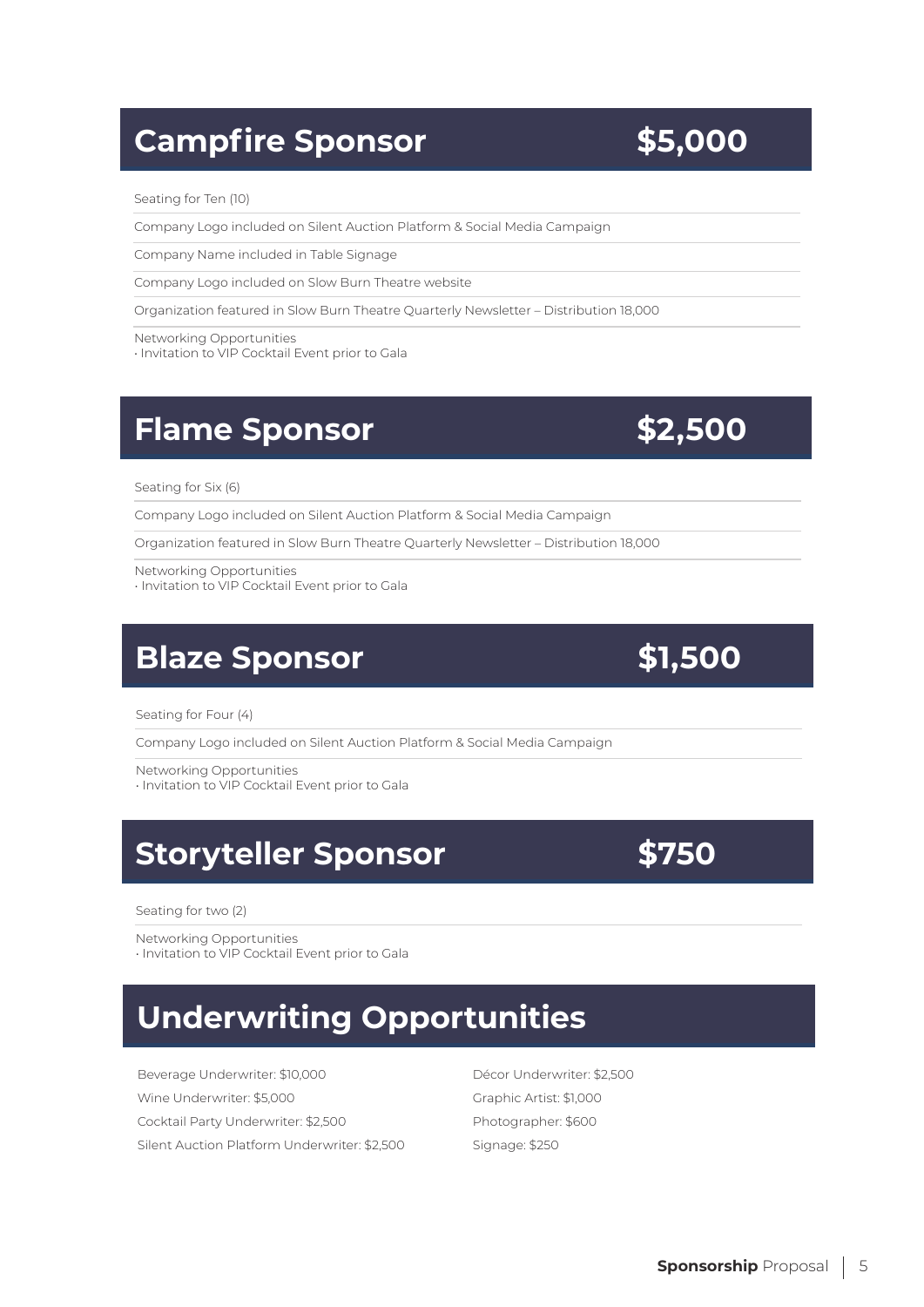

## 2<sup>nd</sup> Annual Fireside Gala **Sponsorship Commitment Form**

Saturday, September 10, 2022 | 6:30 PM | Bahia Mar Fort Lauderdale Beach

Yes, I am happy to support Slow Burn Theatre's 2nd Annual Fireside Gala. I have indicated my sponsorship level below:

| Sponsorship Packages                                                                                                                                                                                                         |                                                                                   |
|------------------------------------------------------------------------------------------------------------------------------------------------------------------------------------------------------------------------------|-----------------------------------------------------------------------------------|
| □ Title Sponsor: \$20,000                                                                                                                                                                                                    | $\Box$ Flame Sponsor: \$2,500                                                     |
| □ Presenting Sponsor: \$15,000                                                                                                                                                                                               | $\Box$ Blaze Sponsor: \$1,500                                                     |
| □ Bonfire Sponsor: \$10,000                                                                                                                                                                                                  | □ Story-teller Sponsor: \$750                                                     |
| $\Box$ Campfire Sponsor: \$5,000                                                                                                                                                                                             |                                                                                   |
| <b>Underwriters</b>                                                                                                                                                                                                          |                                                                                   |
| $\Box$ Beverage: \$10,000                                                                                                                                                                                                    | D Décor: \$2,500                                                                  |
| □ Wine: \$5,000                                                                                                                                                                                                              | □ Graphic Artist: \$1,000                                                         |
| □ Cocktail Party: \$2,500                                                                                                                                                                                                    | □ Photographer: \$600                                                             |
| □ Silent Auction Platform: \$2,500                                                                                                                                                                                           | $\Box$ Signage: \$250                                                             |
|                                                                                                                                                                                                                              |                                                                                   |
|                                                                                                                                                                                                                              |                                                                                   |
|                                                                                                                                                                                                                              |                                                                                   |
| <b>Payment Method:</b><br>□<br>Check (payable to Slow Burn Theatre Company<br>Send me a bill<br>□<br><b>Credit Card</b><br>□                                                                                                 |                                                                                   |
|                                                                                                                                                                                                                              | Cardholder Name: ___________________________________ Account #: _________________ |
| Expiration Date: __________ CVV:_______                                                                                                                                                                                      |                                                                                   |
|                                                                                                                                                                                                                              |                                                                                   |
| Please return form to Julie Valent at<br>jvalent@slowburntheatre.org   954-558-7438 or mail checks and form to:<br>Slow Burn Theatre Company   201 SW 5th Avenue   Fort Lauderdale, Florida 33312-7112<br>TAX ID: 27-0802234 |                                                                                   |

A COPY OF THE OFFICIAL REGISTRATION AND FINANCIAL INFORMATION MAY BE OBTAINED FROM THE DIVISION OF CONSUMER SERVICES BY CALLING TOLL-FREE WITHIN THE STATE AT 1-800-435-7352. REGISTRATION DOES NOT IMPLY ENDORSEMENT, APPROVAL, OR RECOMMENDATION BY THE STATE. TAX ID# 27-0802234